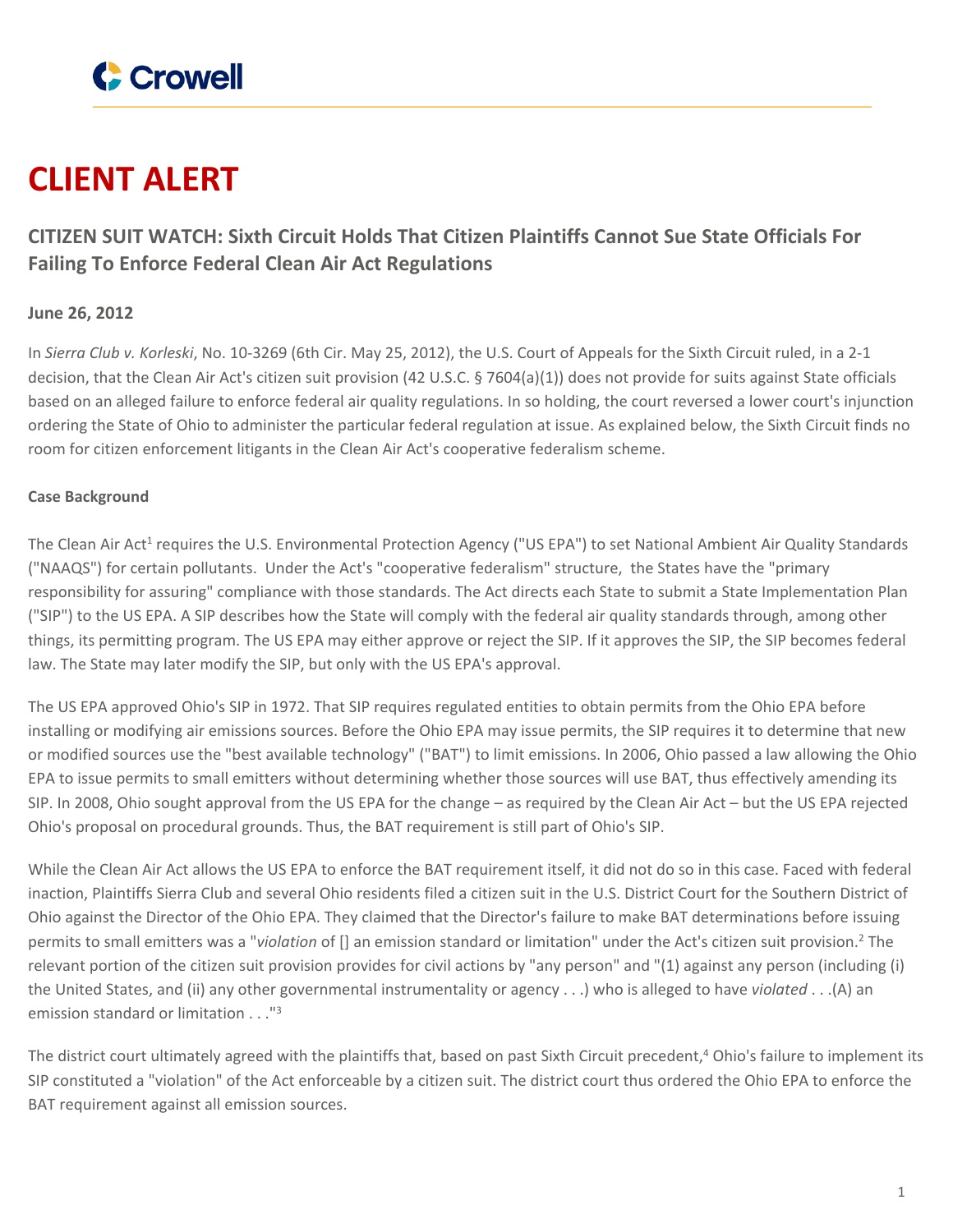

#### **Sixth Circuit Decision**

On appeal, the Sixth Circuit reversed, agreeing with Ohio that the Clean Air Act's citizen provision is not so broad as to allow private actors to hold State officials accountable for not performing their regulatory duties under the Act. In short, the Sixth Circuit's decision came down to two factors: (1) the meaning of the term "violation" in the Act's citizen suit provision; and (2) consistency with the Act's sanctions scheme.

As to the first factor, the plaintiffs argued that Ohio's failure to administer the BAT requirement was a "violation of . . . an emissions standard or limitation," within the meaning of the citizen suit provision. According to the plaintiffs, if Ohio must comply with the SIP, and the SIP requires BAT, then Ohio's failure to require BAT is a violation of the standard set by the SIP. The State of Ohio countered that "violation" is a term of art that applies only to regulated entities and not to "actions or omissions of a regulator *qua* regulator." The Sixth Circuit agreed with Ohio, citing *Bennett v. Spear*<sup>5</sup> – a 1997 U.S. Supreme Court case – in support. *Bennett* involved a similarly worded citizen suit provision in the Endangered Species Act. In that case, the Supreme Court held that the Endangered Species Act's language does not allow for a citizen suit against a federal agency for the failure to perform a duty. The statute's "reference to any 'violation' of the [Endangered Species Act] cannot be interpreted to include the Secretary's maladministration of the [Act]."<sup>6</sup>

The Sixth Circuit largely adopted the Supreme Court's reasoning in *Bennett*. First, it found that "violation" is used elsewhere in the Clean Air Act in ways that are unlikely to apply to State officials. For example, other sections of the Clean Air Act authorize the US EPA to impose sanctions on any person who has *violated* a SIP, including substantial monetary fines and even imprisonment. The Sixth Circuit found that Congress is unlikely to have afforded the US EPA "'discretion' to impose ruinous fines upon her counterpart in Ohio." It found it equally implausible that a private citizen could subject the Director of the Ohio EPA to five years' imprisonment for failing to administer the SIP.<sup>7</sup> In the Sixth Circuit's view, if "violation" cannot be read to apply to state officials like the Director of the Ohio EPA in other provisions of the Clean Air Act, then it cannot be read that way under the citizen suit provision.

Second, the Sixth Circuit emphasized that a particular section of the Clean Air Act other than the citizen suit provision – 42 U.S.C. § 7509 - deals with State "failures" to administer SIPs. The court opined that malfeasance by the Ohio EPA's Director in this case was better described as a "failure" under section 7509 than as a "violation" under the citizen suit provision. Unlike the citizen suit provision, section 7509 allows only the US EPA to bring enforcement actions. Noting the different language and enforcement opportunities in each section, the court determined that Congress deliberately carved out State noncompliance from the citizen suit provision's ambit.

Third, the court noted that the Clean Air Act gives a noncompliant State eighteen months to cure its failure to implement a SIP requirement before the US EPA may impose sanctions to try to induce, but not compel, the State to implement the requirement at issue. Allowing a private party to sue a State *immediately* would, however, "abrogate" that grace period. In addition, while the US EPA can sanction a State merely to *induce* compliance, the citizen suit provision provides for injunctive relief. Thus, the plaintiffs could effectively *compel* Ohio to comply with its SIP under their interpretation of the citizen suit provision. The court found this would be contrary to the Clean Air Act's sanctions scheme. "[T]he immediate, compulsory relief that the plaintiffs sought and obtained in this case makes nonsense of the more deliberate and cooperative regime set forth in [another part of the Act]."<sup>8</sup>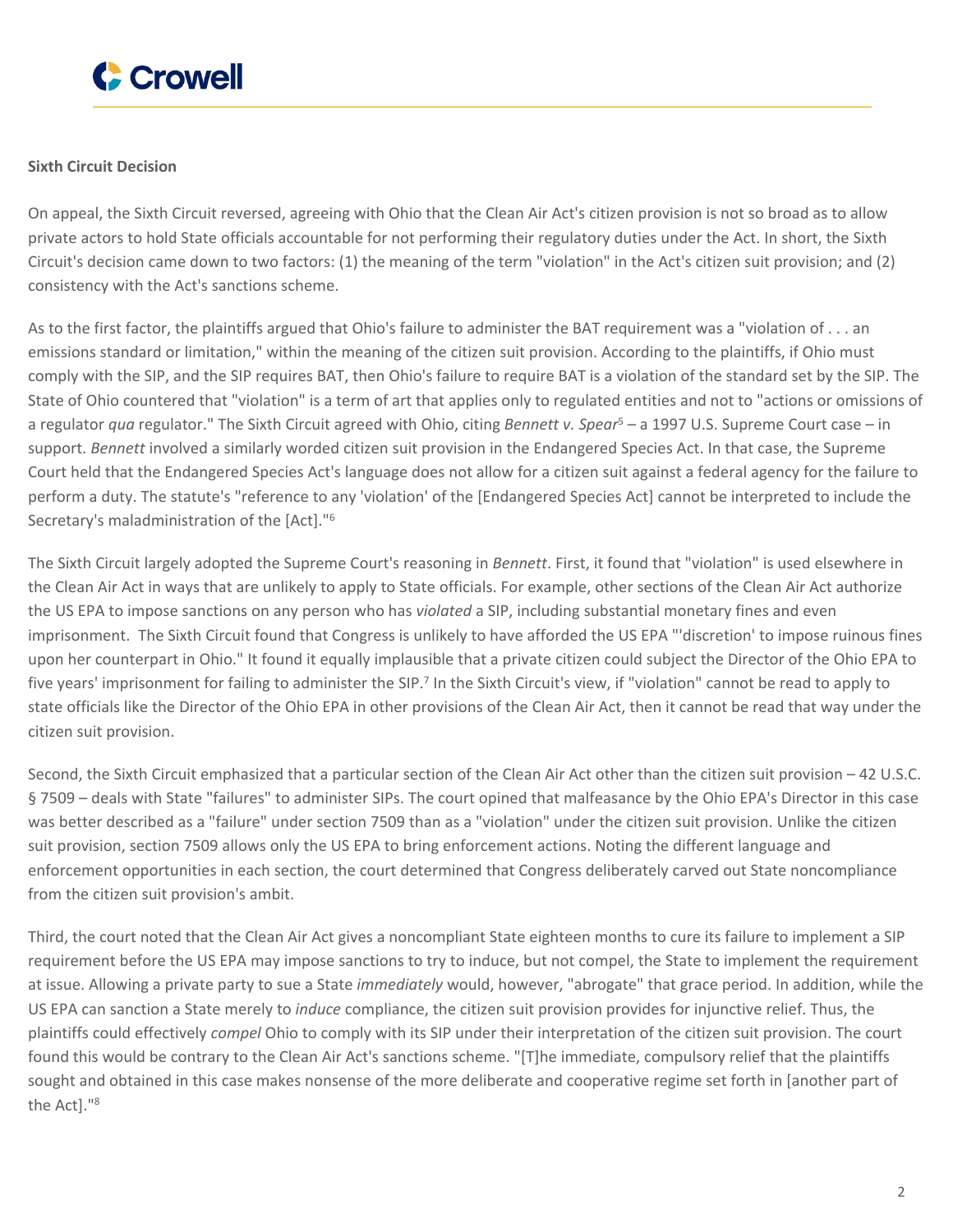

Finally, the court discussed one of its prior holdings in which it found that the citizen suit provision's use of the word "violation" includes a State's "failures" to comply with the Act. Over the dissent's objection, the majority found that because its prior case law<sup>9</sup> considered a different provision of the Act, "[t]hat specific holding is technically not binding on us here."<sup>10</sup> The majority went on to opine that, in any event, the Supreme Court's more recent holding in *Bennett* compelled a contrary result.

#### **Implications**

The *Sierra Club v. Korleski* ruling limits citizen plaintiffs' ability to compel a State to enforce the Clean Air Act's requirements in the Sixth Circuit. Notably, the Second, Third, and, Ninth Circuits have, in the past, allowed for such suits to go forward although none of those decisions addressed the precise arguments raised in this appeal.<sup>11</sup> With this decision, the Sixth Circuit has strengthened State immunity from private attacks on administrative and legislative decisions that a citizen plaintiff believes to be contrary to State obligations under the Clean Air Act.

While the federal government may still use its enforcement discretion to induce state compliance or otherwise sanction a State, it did not do so here. The US EPA's support of the *plaintiffs* in this action as *amicus* further suggests that its failure to take action against Ohio was not a tacit approval of Ohio's SIP modification. Nonetheless, this decision appears to protect States, at least in the Sixth Circuit, from citizen suit litigation and liability when they have conflicts with US EPA in their administration of the Clean Air Act and choose to hold fast to their position in the face of US EPA opposition. In short, the Sixth Circuit finds little role for citizen enforcement litigants in the Act's cooperative federalism scheme.

<sup>1</sup> *See, e.g.*, 42 U.S.C. §§ 7401 *et seq.*

<sup>2</sup> 42 U.S.C. § 7604(a)(1) (emphasis added).

3 *Id.* (emphasis added).

<sup>4</sup> *United States v. Ohio Dep't of Highway Safety*, 635 F.2d 1195 (6th Cir. 1980).

<sup>5</sup> 520 U.S. 154 (1997).

6 *Id.* at 174.

<sup>7</sup> *Korleski*, Slip Op. at 12.

8 *Id.* at 13.

<sup>9</sup> *U.S. v. Ohio Dep't of Highway Safety*, 635 F.2d 1195 (6th Cir. 1980).

<sup>10</sup> *Korleski*, Slip Op. at 15.

<sup>11</sup> *Coal. Against Columbus Ctr. v. City of New York*, 967 F.2d 764, 773 (2d Cir. 1992) (["I]t is important that . . .the implementation of [a SIP] . . .be enforceable by a citizen suit."); *Am. Lung Ass'n of N.J. v. Kean*, 871 F.2d 319, 322